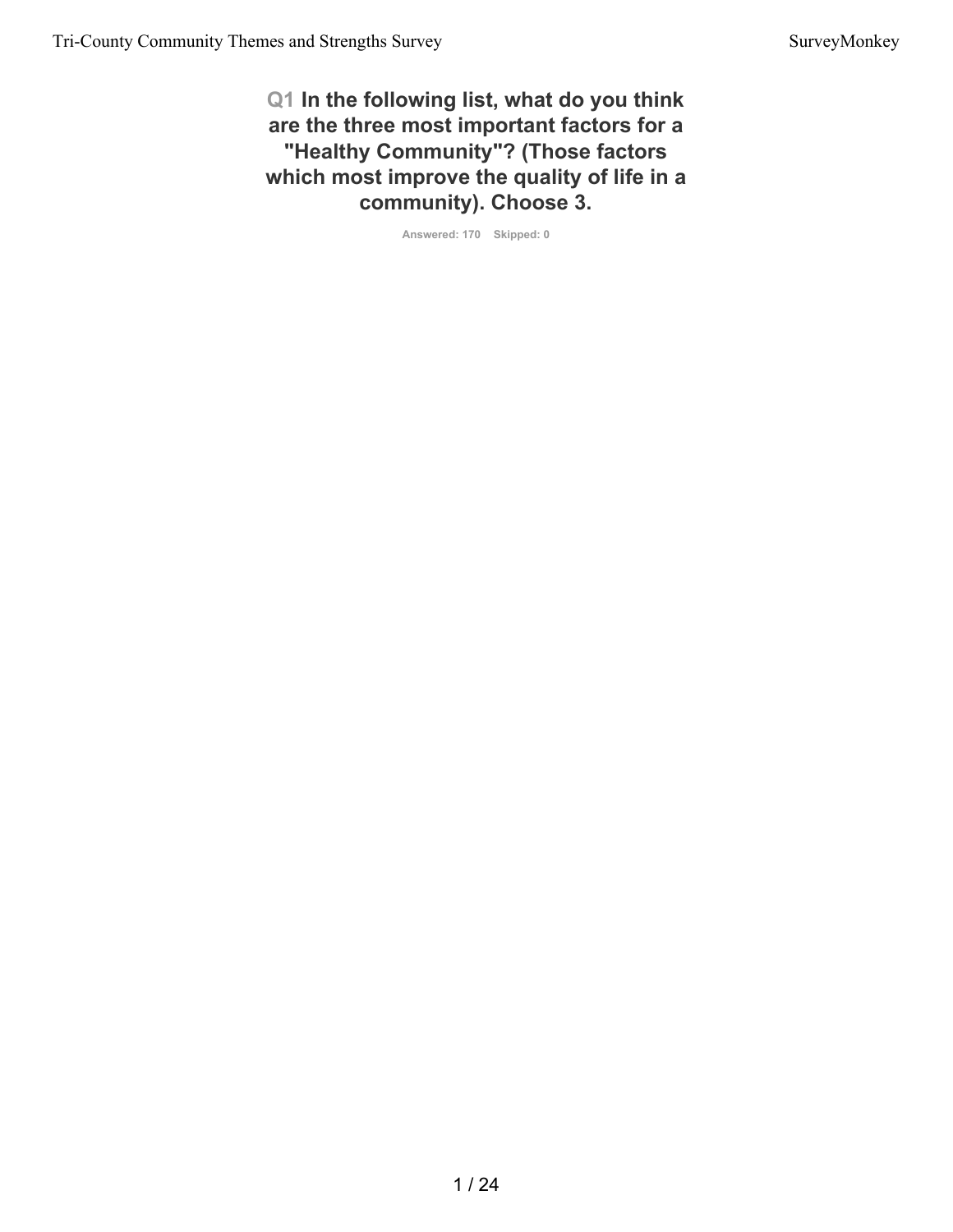

| <b>Answer Choices</b>        | <b>Responses</b> |    |
|------------------------------|------------------|----|
| Low Crime/safe neighborhoods | 54.12%           | 92 |
| Good schools                 | 54.12%           | 92 |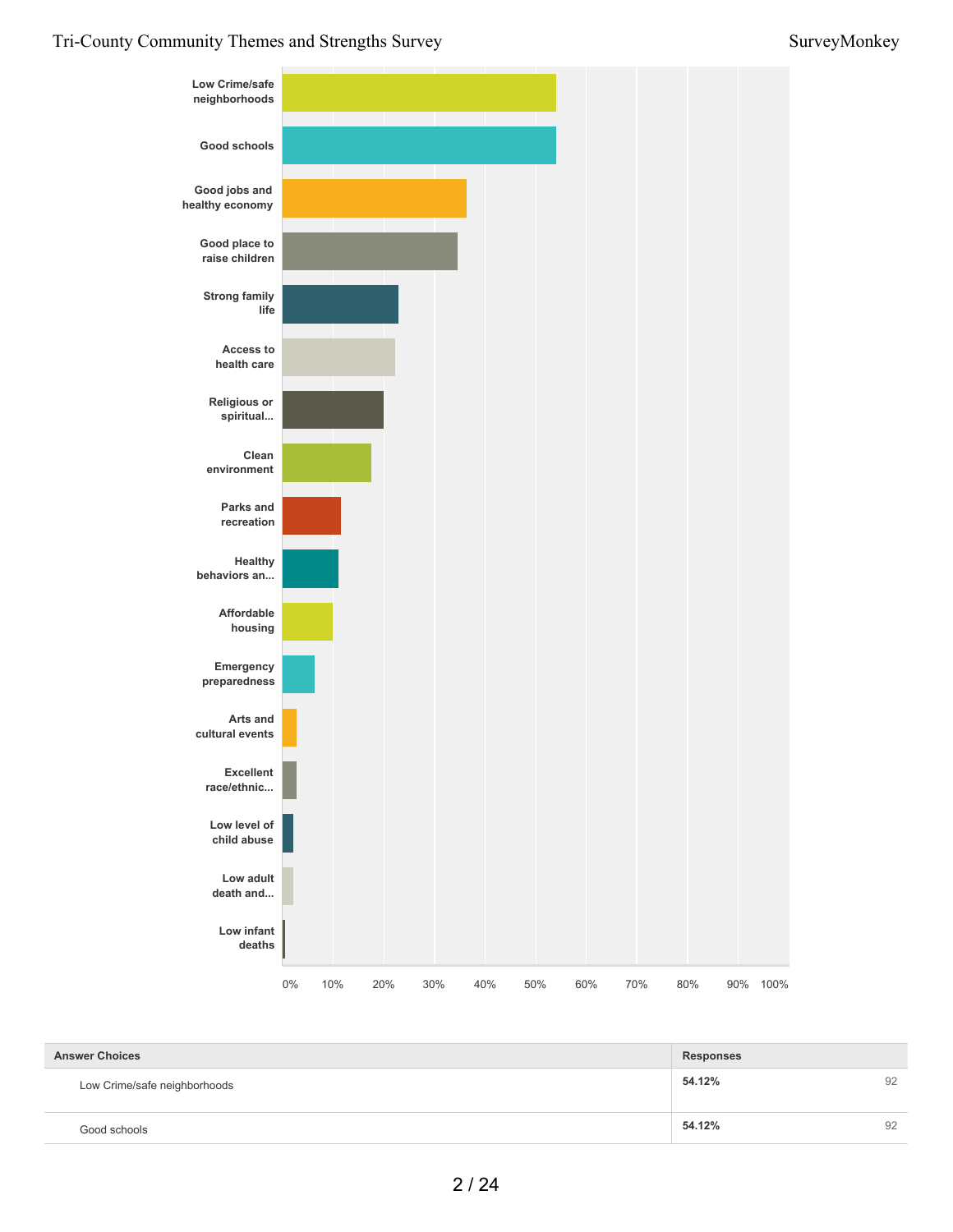# Tri-County Community Themes and Strengths Survey Survey Survey Survey Survey Survey Survey Survey Survey Survey Survey Survey Survey Survey Survey Survey Survey Survey Survey Survey Survey Survey Survey Survey Survey Surve

| Good jobs and healthy economy     | 36.47% | 62             |
|-----------------------------------|--------|----------------|
| Good place to raise children      | 34.71% | 59             |
| Strong family life                | 22.94% | 39             |
| Access to health care             | 22.35% | 38             |
| Religious or spiritual values     | 20.00% | 34             |
| Clean environment                 | 17.65% | 30             |
| Parks and recreation              | 11.76% | 20             |
| Healthy behaviors and lifestyles  | 11.18% | 19             |
| Affordable housing                | 10.00% | 17             |
| Emergency preparedness            | 6.47%  | 11             |
| Arts and cultural events          | 2.94%  | 5              |
| Excellent race/ethnic relations   | 2.94%  | 5              |
| Low level of child abuse          | 2.35%  | $\overline{4}$ |
| Low adult death and disease rates | 2.35%  | $\overline{4}$ |
| Low infant deaths                 | 0.59%  | 1              |
| <b>Total Respondents: 170</b>     |        |                |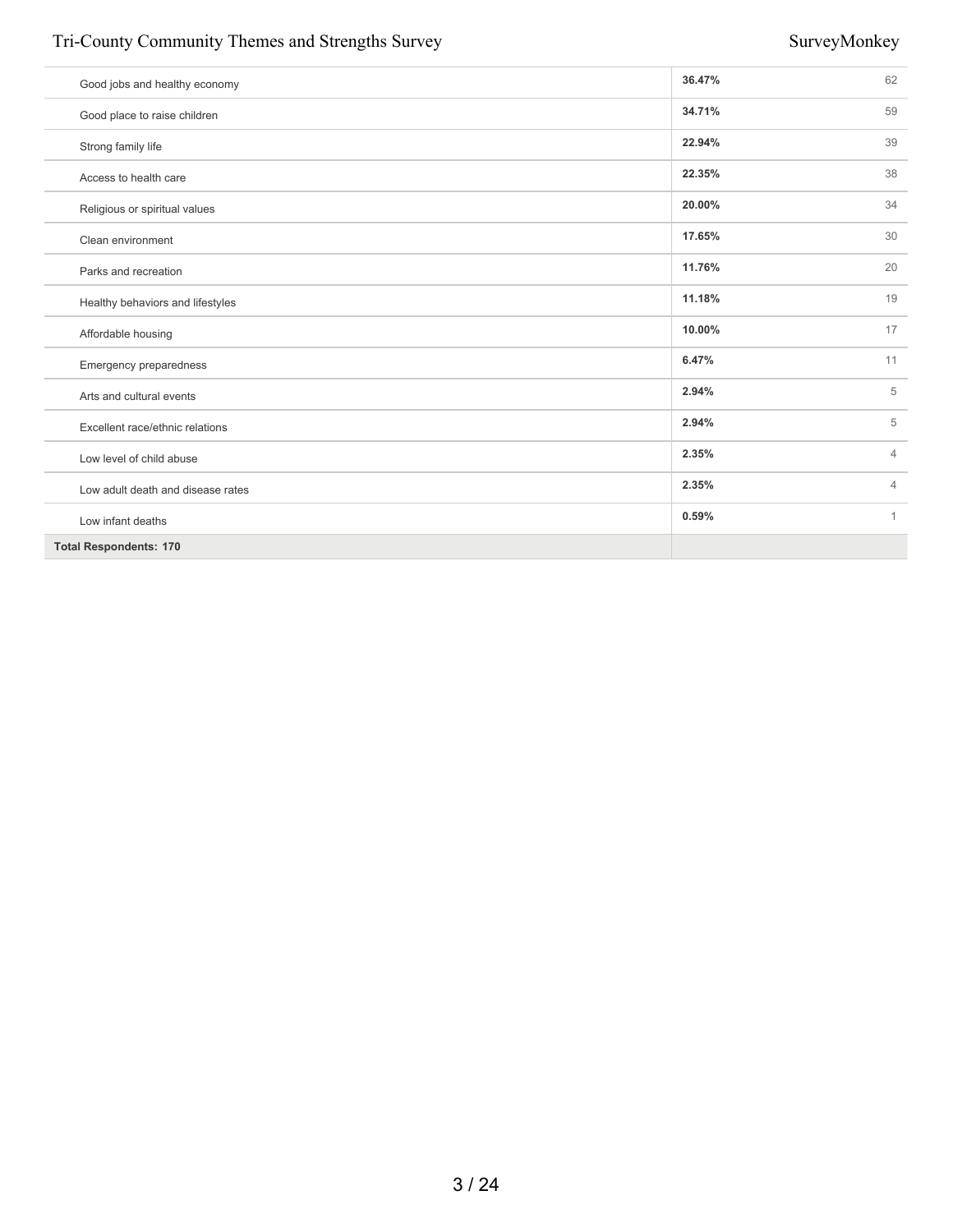# **Q2 In the following list, what do you think are the three most important "health problems" in our community. (Those problems which have the greatest impact on overall community health). Choose 3.**

**Answered: 165 Skipped: 5**

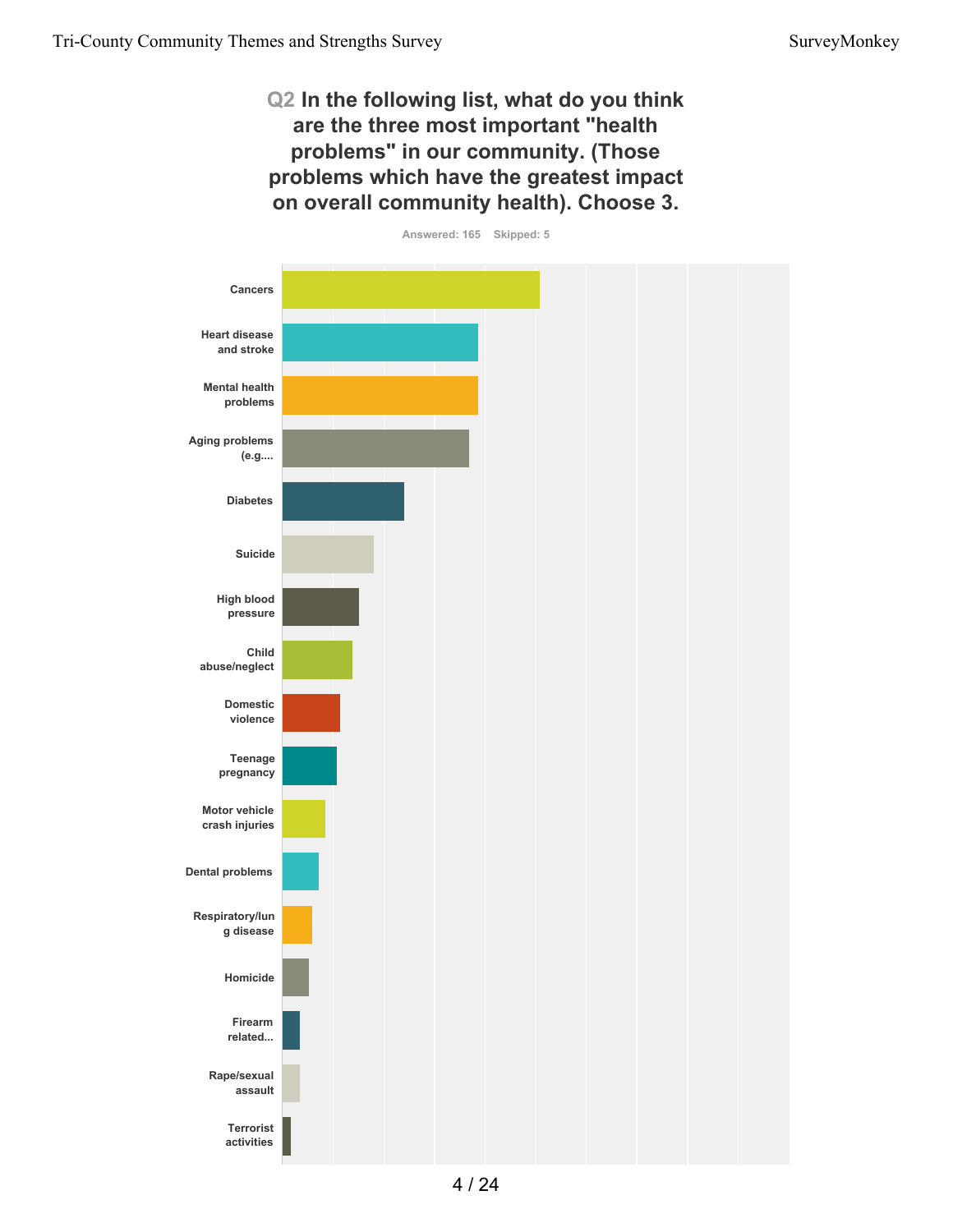## Tri-County Community Themes and Strengths Survey Survey Survey Survey Survey Survey Survey Survey Survey Survey Survey Survey Survey Survey Survey Survey Survey Survey Survey Survey Survey Survey Survey Survey Survey Surve



| <b>Answer Choices</b>                                    | <b>Responses</b> |                     |
|----------------------------------------------------------|------------------|---------------------|
| Cancers                                                  | 50.91%           | 84                  |
| Heart disease and stroke                                 | 38.79%           | 64                  |
| Mental health problems                                   | 38.79%           | 64                  |
| Aging problems (e.g. arthritis, health/vision loss, etc) | 36.97%           | 61                  |
| Diabetes                                                 | 24.24%           | 40                  |
| Suicide                                                  | 18.18%           | 30                  |
| High blood pressure                                      | 15.15%           | 25                  |
| Child abuse/neglect                                      | 13.94%           | 23                  |
| Domestic violence                                        | 11.52%           | 19                  |
| Teenage pregnancy                                        | 10.91%           | 18                  |
| Motor vehicle crash injuries                             | 8.48%            | 14                  |
| Dental problems                                          | 7.27%            | 12                  |
| Respiratory/lung disease                                 | 6.06%            | 10                  |
| Homicide                                                 | 5.45%            | $\mathsf g$         |
| Firearm related injuries                                 | 3.64%            | $6\,$               |
| Rape/sexual assault                                      | 3.64%            | $\,6\,$             |
| Terrorist activities                                     | 1.82%            | 3                   |
| Infectious Diseases (e.g. hepatitis, TB, etc)            | 1.21%            | $\sqrt{2}$          |
| Sexually transmitted disease                             | 0.61%            | $\mathbf{1}$        |
| <b>HIV/AIDS</b>                                          | $0.00\%$         | $\mathsf{O}\xspace$ |
| Infant death                                             | 0.00%            | $\mathbf{0}$        |
| <b>Total Respondents: 165</b>                            |                  |                     |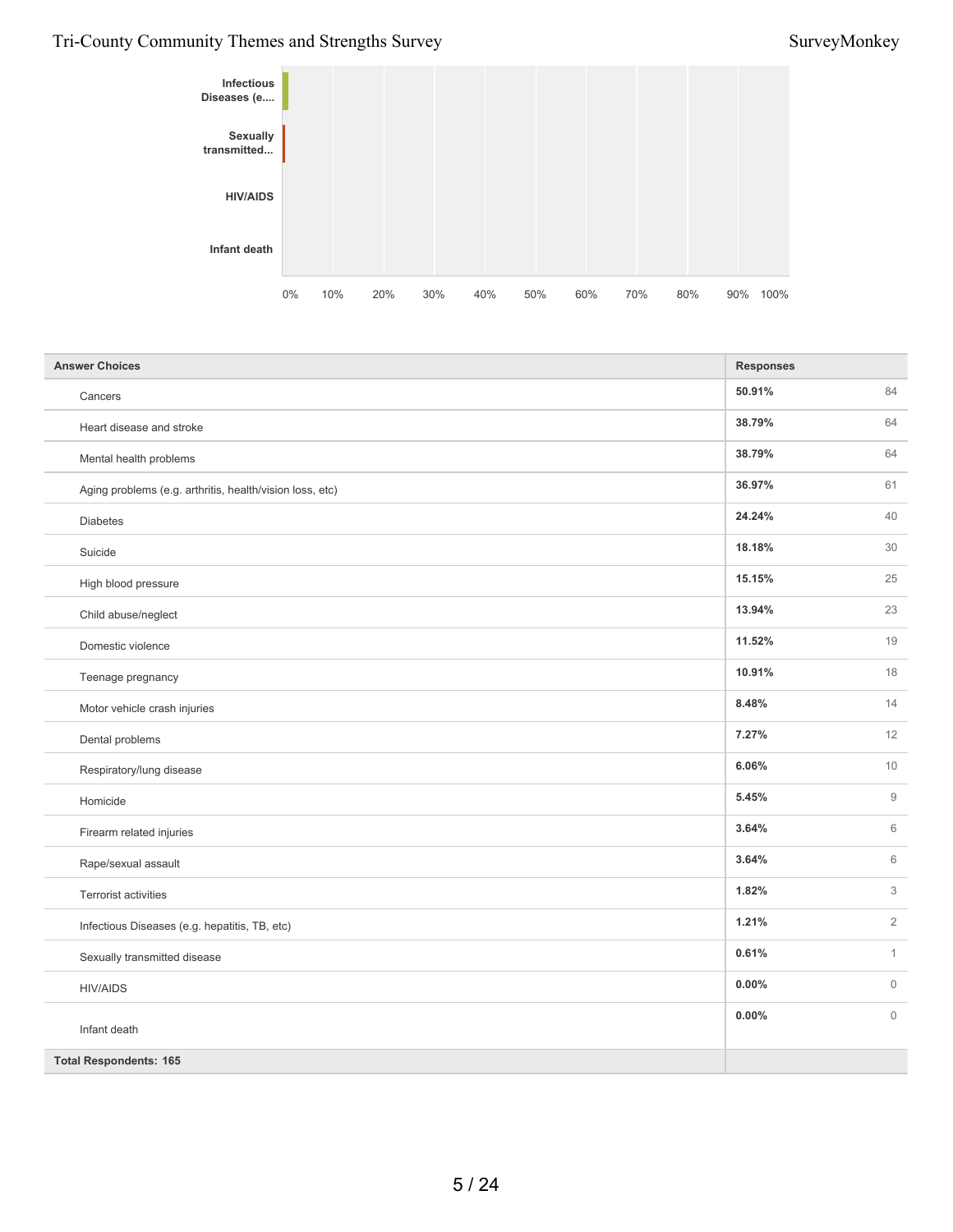# **Q3 In the following list, what do you think are the three most important "risky behaviors" in our community? (Those behaviors which have the greatest impact on overall community health). Choose 3.**



| <b>Answer Choices</b> | <b>Responses</b> |     |
|-----------------------|------------------|-----|
| Alcohol abuse         | 63.69%           | 107 |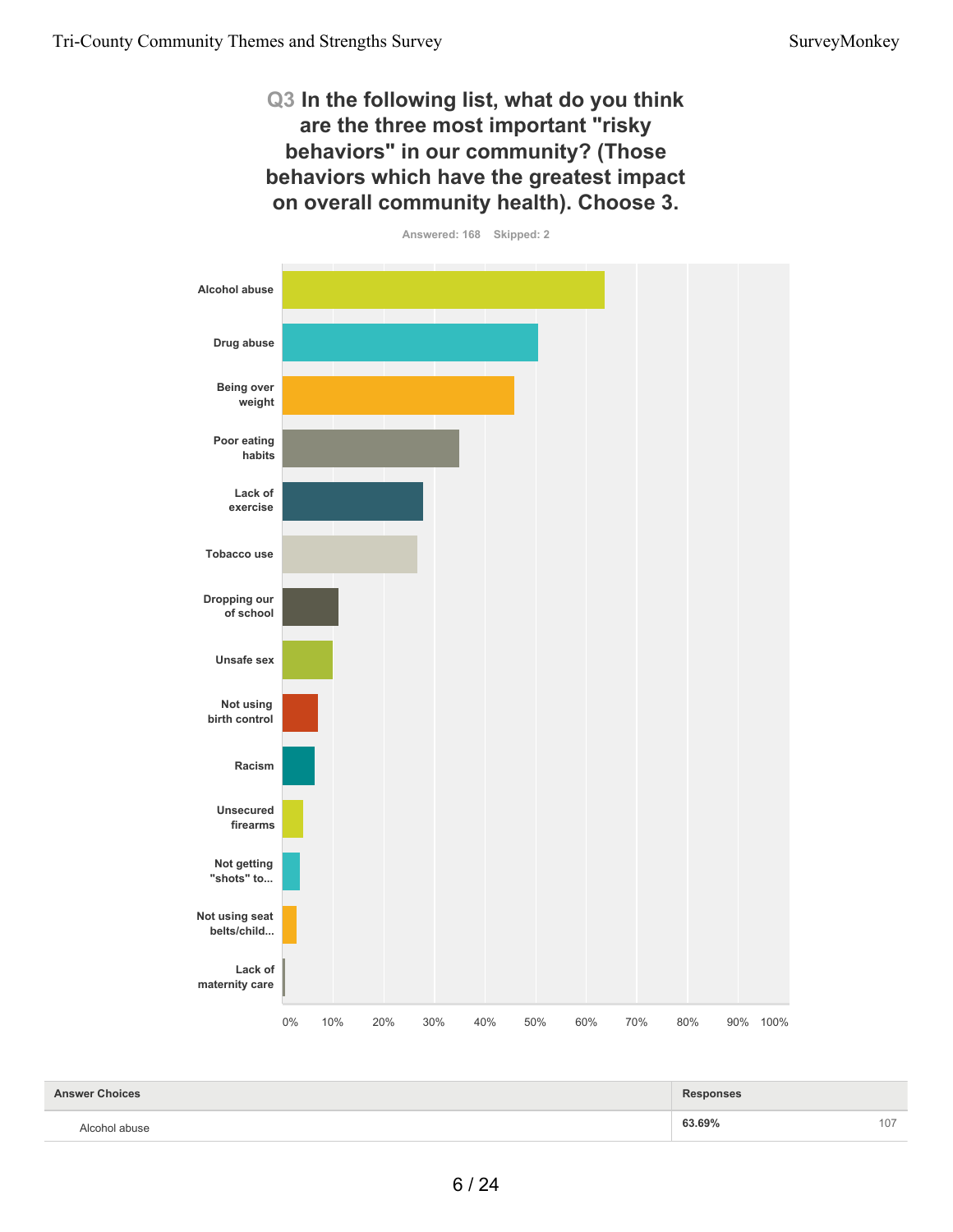# Tri-County Community Themes and Strengths Survey Survey Survey Survey Survey Survey Survey Survey Survey Survey Survey Survey Survey Survey Survey Survey Survey Survey Survey Survey Survey Survey Survey Survey Survey Surve

| Drug abuse                              | 50.60% | 85             |
|-----------------------------------------|--------|----------------|
| Being over weight                       | 45.83% | 77             |
| Poor eating habits                      | 35.12% | 59             |
| Lack of exercise                        | 27.98% | 47             |
| Tobacco use                             | 26.79% | 45             |
| Dropping our of school                  | 11.31% | 19             |
| Unsafe sex                              | 10.12% | 17             |
| Not using birth control                 | 7.14%  | 12             |
| Racism                                  | 6.55%  | 11             |
| Unsecured firearms                      | 4.17%  | $\overline{7}$ |
| Not getting "shots" to prevent disease  | 3.57%  | 6              |
| Not using seat belts/child safety seats | 2.98%  | 5              |
| Lack of maternity care                  | 0.60%  | $\mathbf{1}$   |
| <b>Total Respondents: 168</b>           |        |                |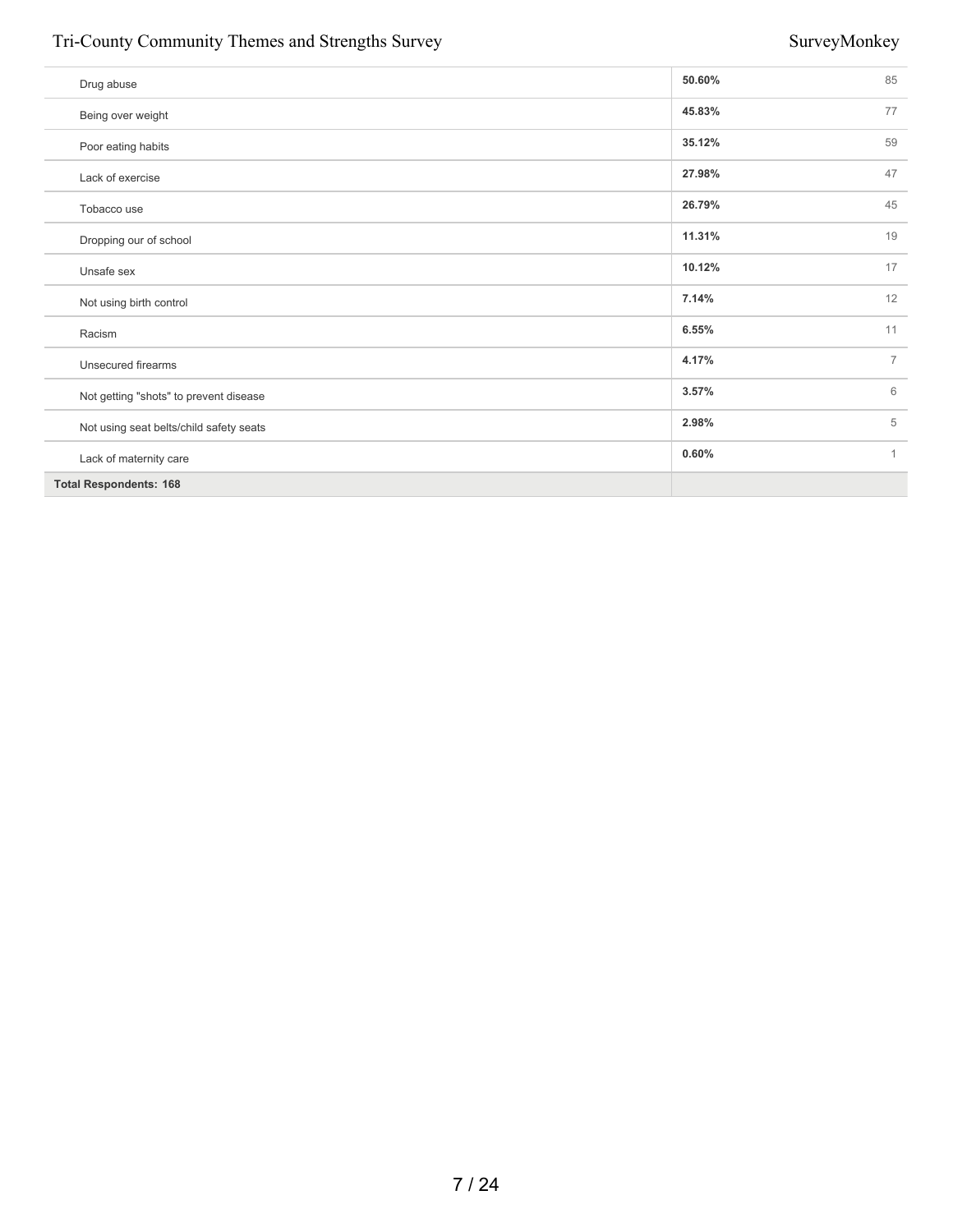

| <b>Answer Choices</b> | <b>Responses</b>        |
|-----------------------|-------------------------|
| Healthy               | 45.88%<br>78            |
| Somewhat healthy      | 73<br>42.94%            |
| Unhealthy             | 6.47%<br>11             |
| Very Healthy          | 3.53%<br>6              |
| Very Unhealthy        | $\overline{2}$<br>1.18% |
| <b>Total</b>          | 170                     |

# **Q4 How would you rate the overall health of**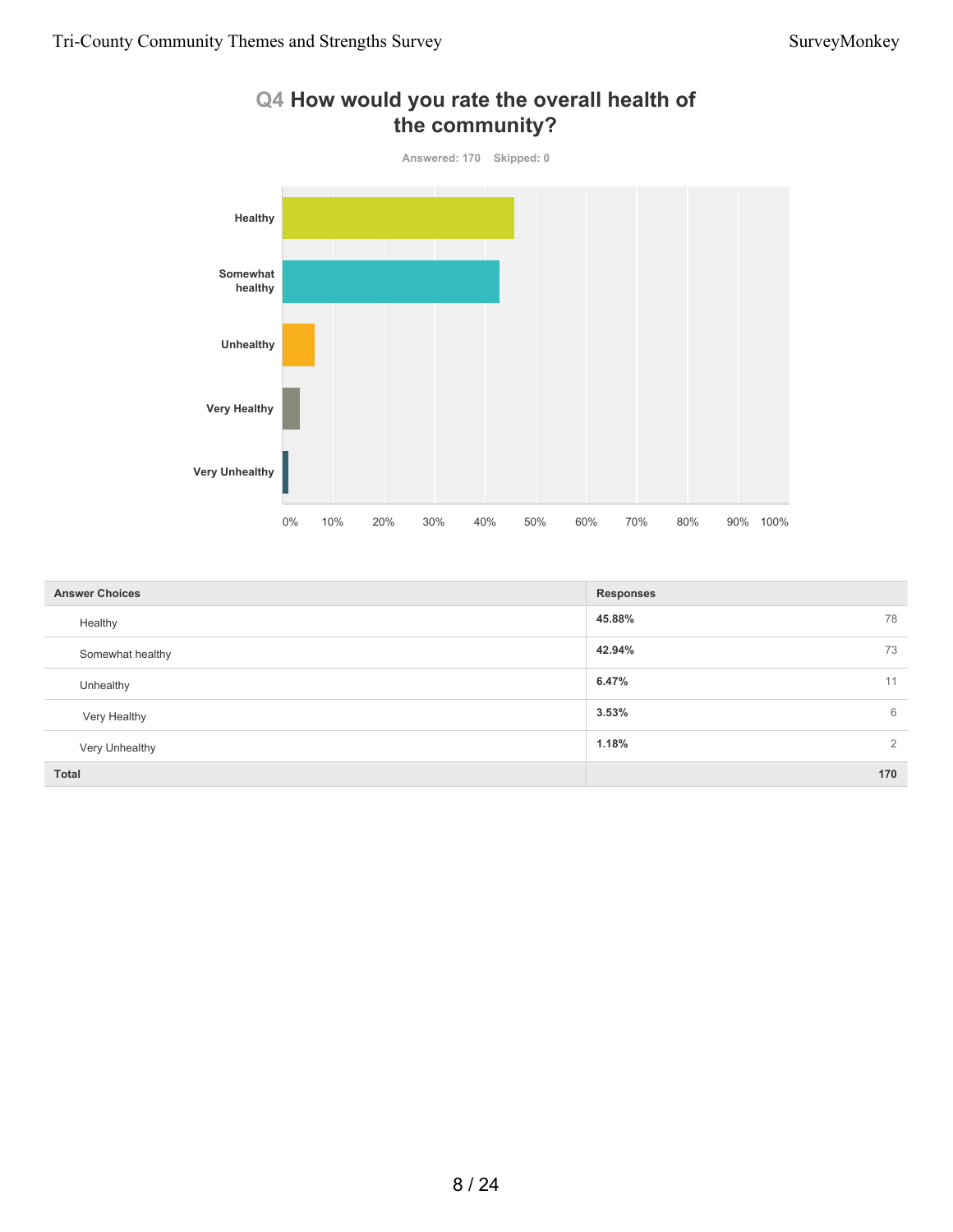# **health? Answered: 170 Skipped: 0 Healthy Somewhat healthy Very Healthy Unhealthy Very Unhealthy** 0% 10% 20% 30% 40% 50% 60% 70% 80% 90% 100%

| <b>Answer Choices</b> | <b>Responses</b>        |
|-----------------------|-------------------------|
| Healthy               | 52.35%<br>89            |
| Somewhat healthy      | 59<br>34.71%            |
| Very Healthy          | 15<br>8.82%             |
| Unhealthy             | 2.94%<br>5              |
| Very Unhealthy        | $\overline{2}$<br>1.18% |
| <b>Total</b>          | 170                     |

# **Q5 How would you rate your own personal**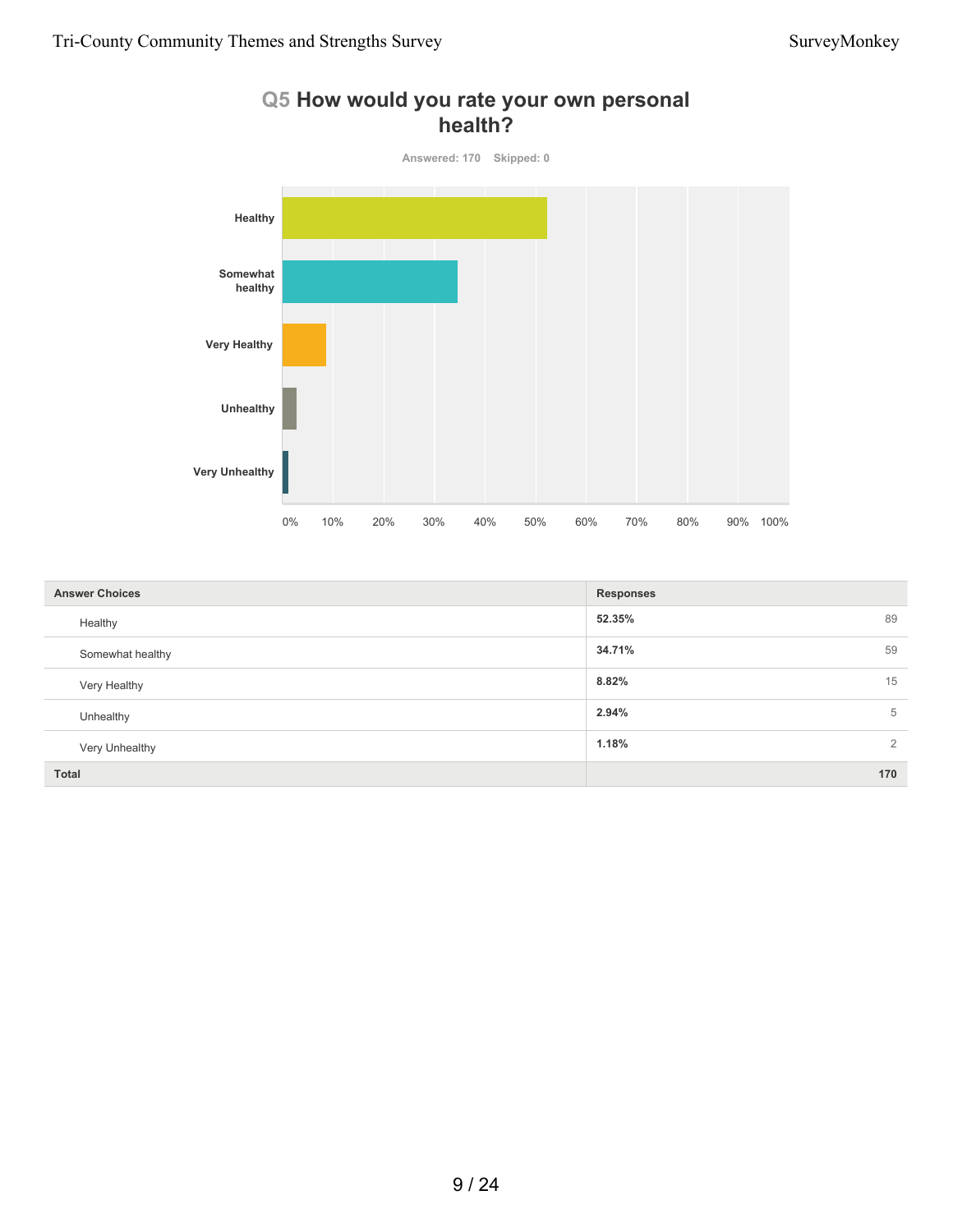# **Q6 Approximately how many hours per month do you volunteer your time to community service? (e.g., schools, voluntary organizations, churches, hospitals, etc.)**



| <b>Answer Choices</b> | <b>Responses</b> |
|-----------------------|------------------|
| None                  | 40<br>23.67%     |
| 1-5 hours             | 43.79%<br>74     |
| 6-10 hours            | 26<br>15.38%     |
| Over 10 hours         | 17.16%<br>29     |
| <b>Total</b>          | 169              |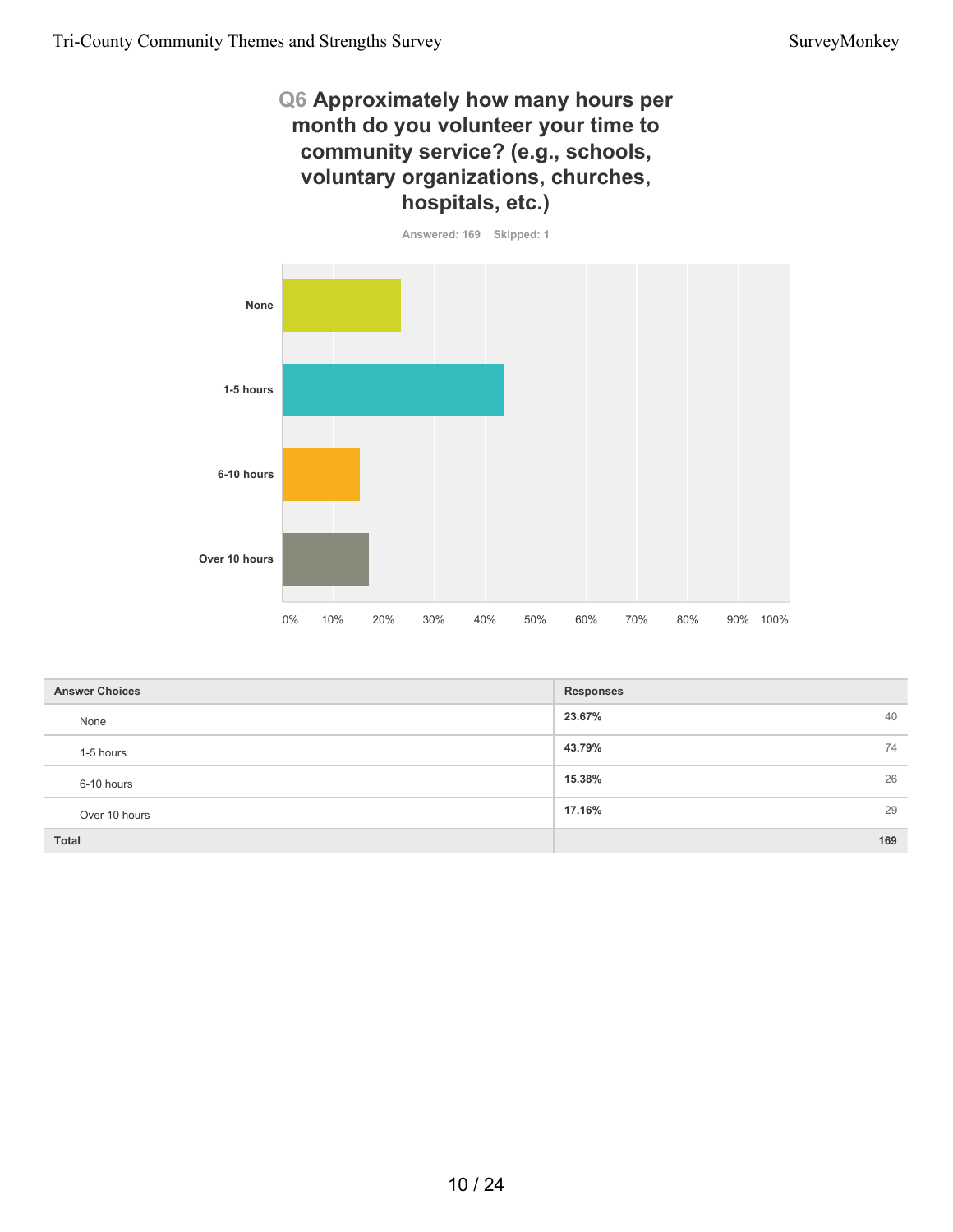

# **Q7 What county do you live in?**

| <b>Answer Choices</b> | <b>Responses</b>         |
|-----------------------|--------------------------|
| Tazewell              | $0.00\%$<br>$\mathbf{0}$ |
| Peoria                | $0.00\%$<br>0            |
| Woodford              | 100.00%<br>170           |
| Other                 | $0.00\%$<br>0            |
| <b>Total</b>          | 170                      |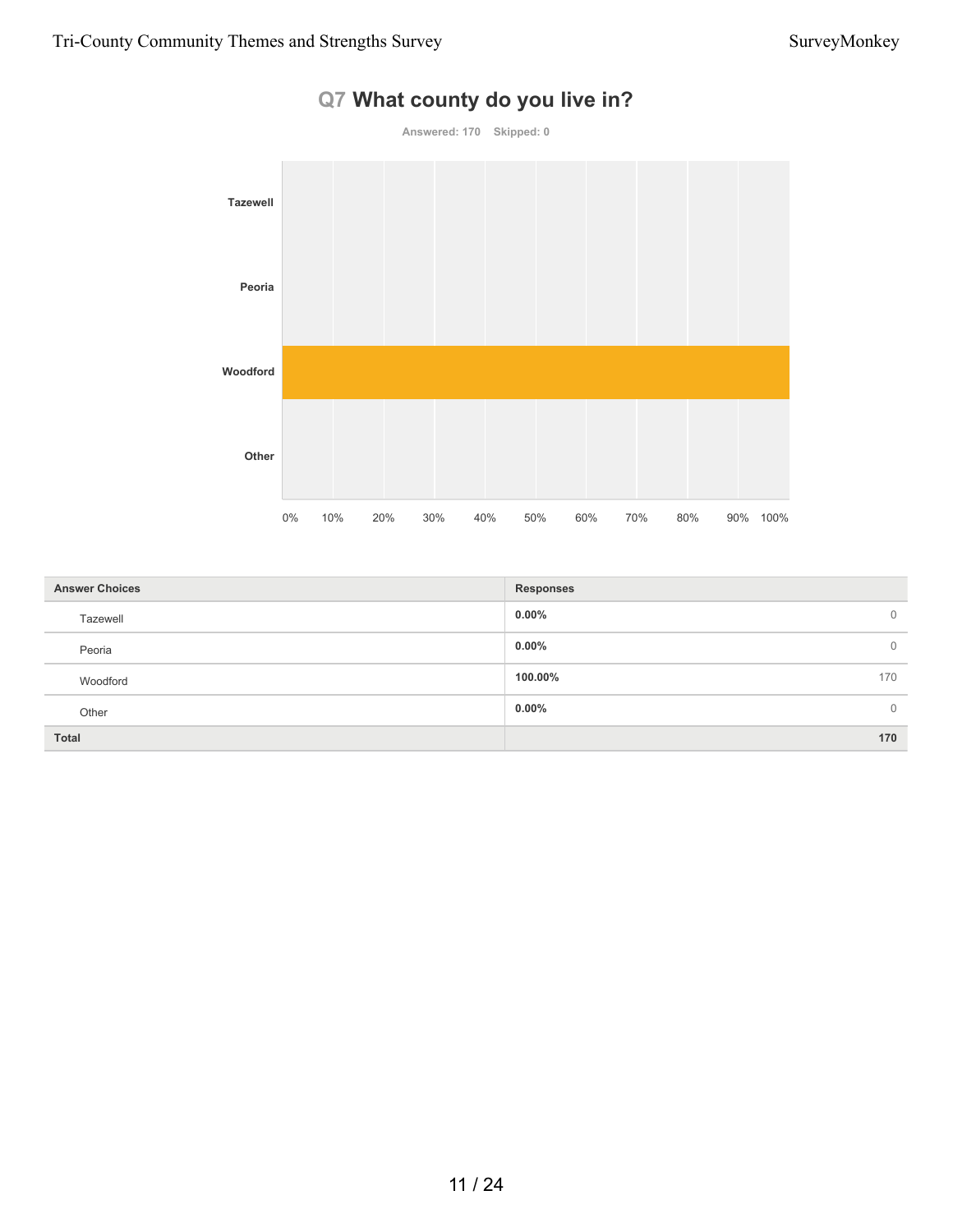# **Q8 Zip code where you live:**

**Answered: 168 Skipped: 2**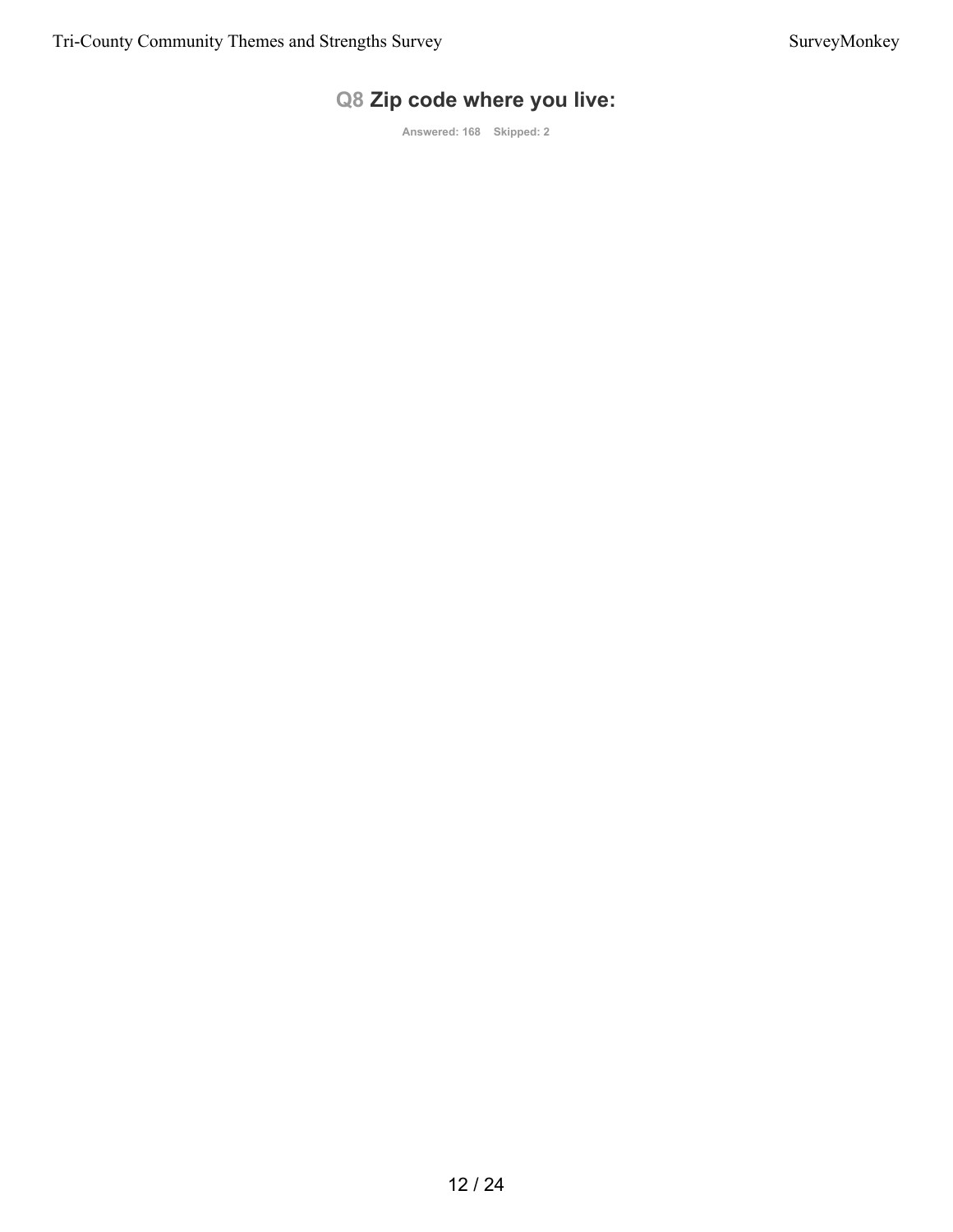

| <b>Answer Choices</b> | <b>Responses</b> |
|-----------------------|------------------|
| $18 - 24$             | 10<br>5.88%      |
| $25 - 34$             | 22<br>12.94%     |
| $35 - 44$             | 45<br>26.47%     |
| $45 - 54$             | 45<br>26.47%     |
| $55 - 64$             | 34<br>20.00%     |
| 65 and over           | 14<br>8.24%      |
| Total                 | 170              |

# **Q9 Age:**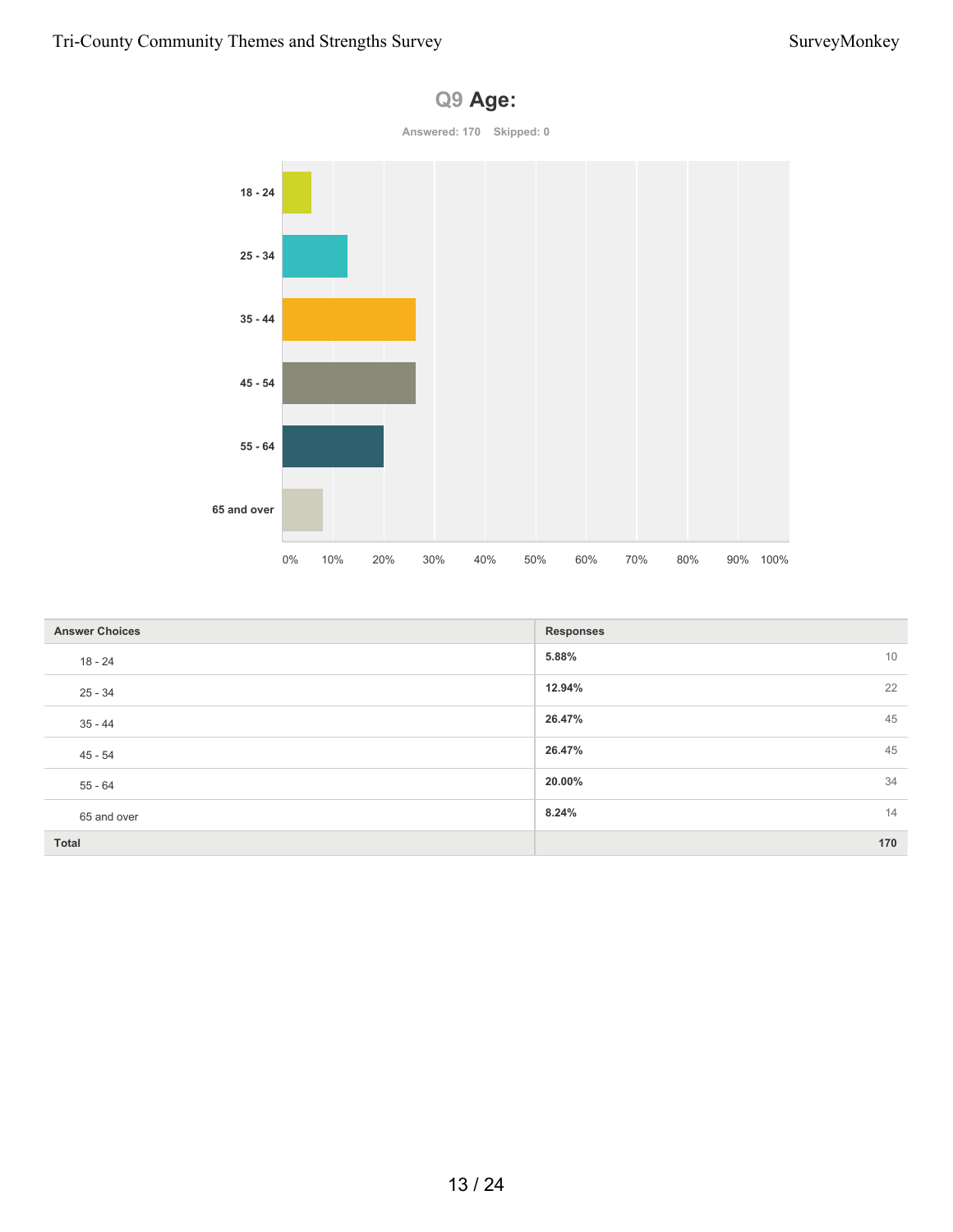## **Q10 Gender:**



| <b>Answer Choices</b> | <b>Responses</b> |     |
|-----------------------|------------------|-----|
| Male                  | 31.36%           | 53  |
| Female                | 68.64%           | 116 |
| <b>Total</b>          |                  | 169 |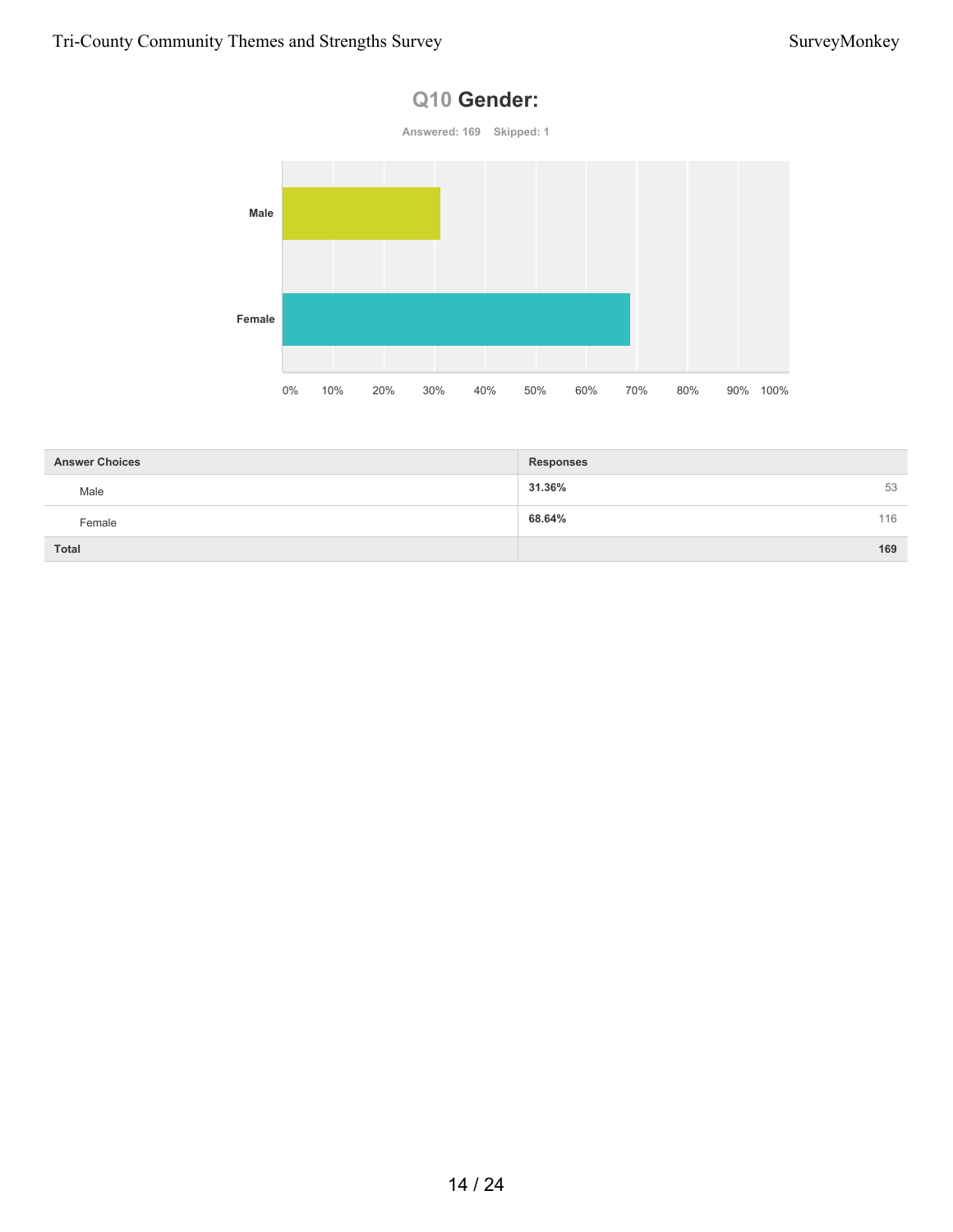

**1.80%** 3 **0.00%** 0 **0.60%** 1 **0.60%** 1 **97.01%** 162 **Total 167 Answer Choices Responses** African American/ Black Asian/ Pacific Islander Hispanic/ Latino Native American White

## **Q11 Ethnic group you most identify with:**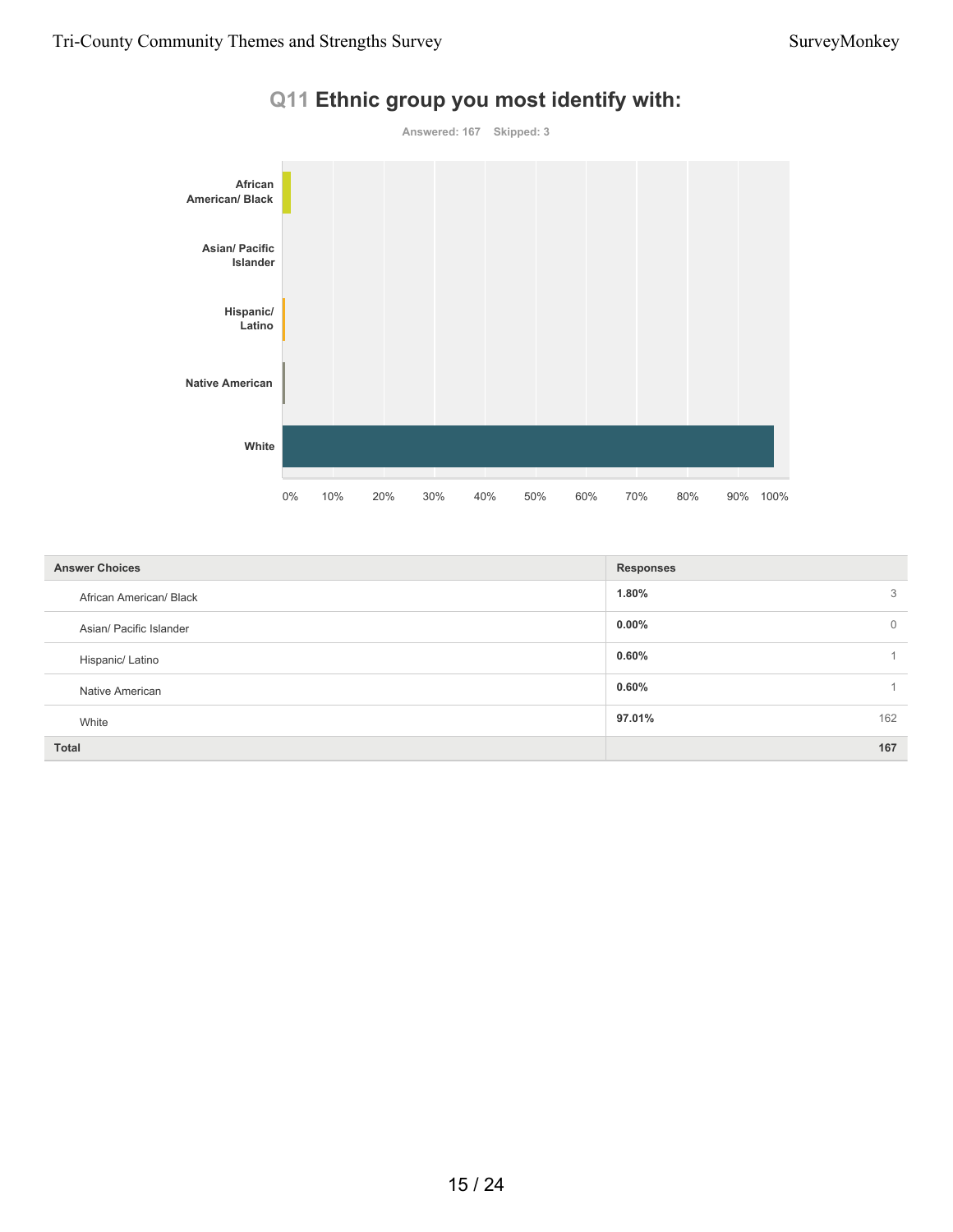# **Q12 Marital Status:**



| <b>Answer Choices</b> | <b>Responses</b> |
|-----------------------|------------------|
| Married               | 79.76%<br>134    |
| Not married/ Single   | 20.24%<br>34     |
| <b>Total</b>          | 168              |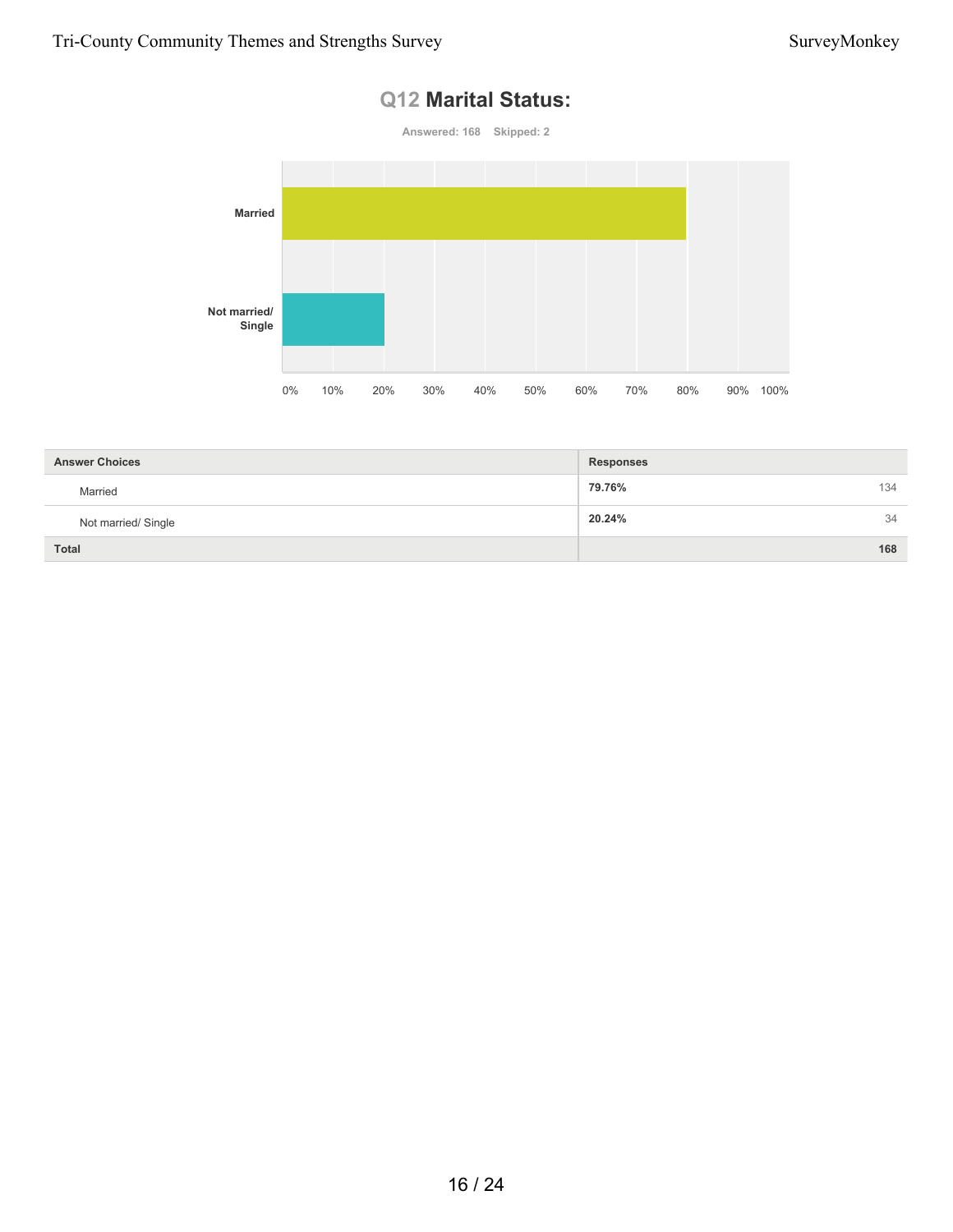

| <b>Answer Choices</b>      | <b>Responses</b> |    |
|----------------------------|------------------|----|
| Less than high school      | $0.60\%$         |    |
| High school diploma or GED | 25.00%           | 42 |
| College degree or higher   | 125<br>74.40%    |    |
| <b>Total</b>               | 168              |    |

# **Q13 Education:**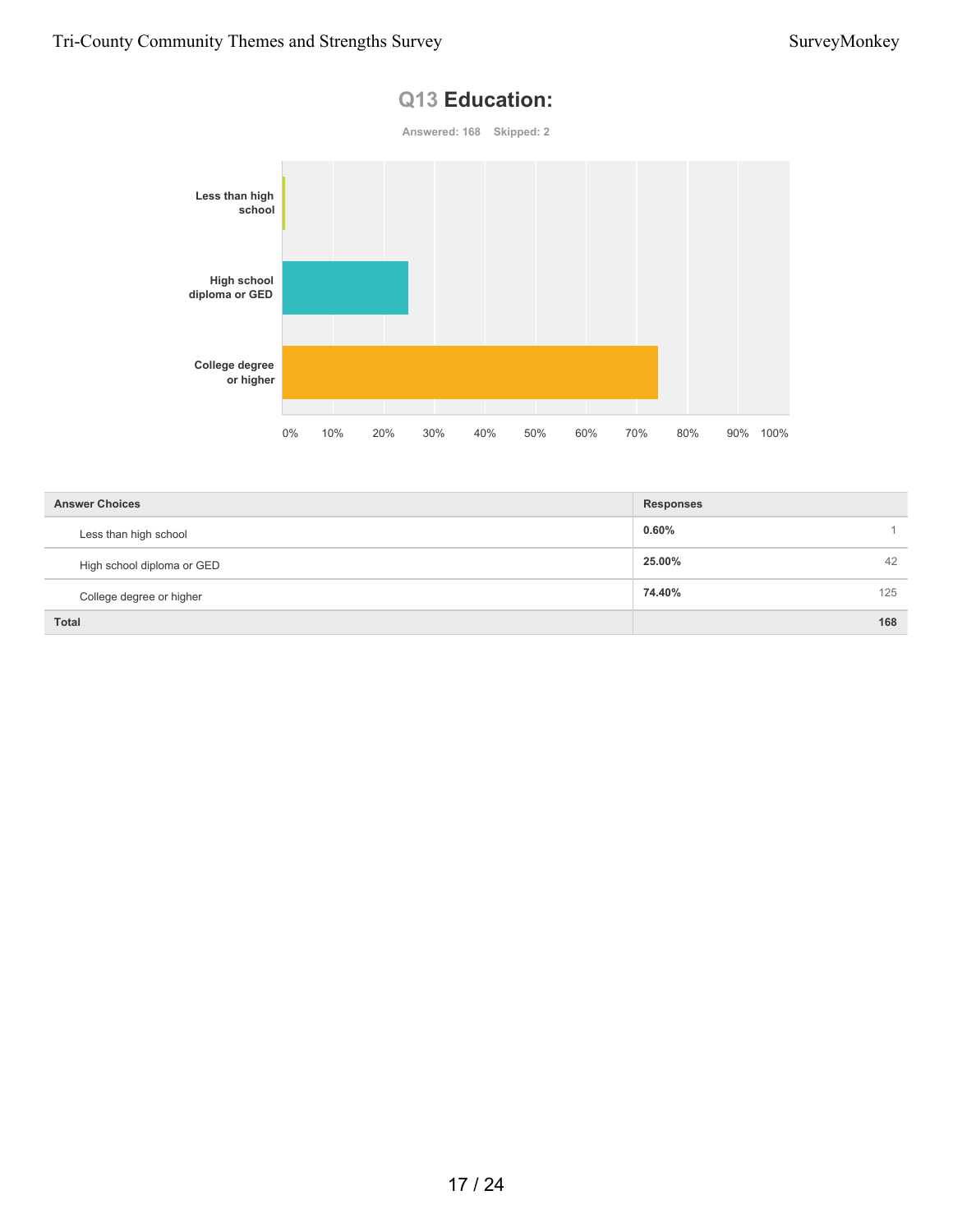

# **Q14 Household income:**

| <b>Answer Choices</b> | <b>Responses</b> |
|-----------------------|------------------|
| Less than $$20,000$   | 3.09%<br>5       |
| \$20,000 to \$29,999  | 5.56%<br>9       |
| \$30,000 to \$49,999  | 27<br>16.67%     |
| \$50,000 to \$69,999  | 24<br>14.81%     |
| Over \$70,000         | 97<br>59.88%     |
| <b>Total</b>          | 162              |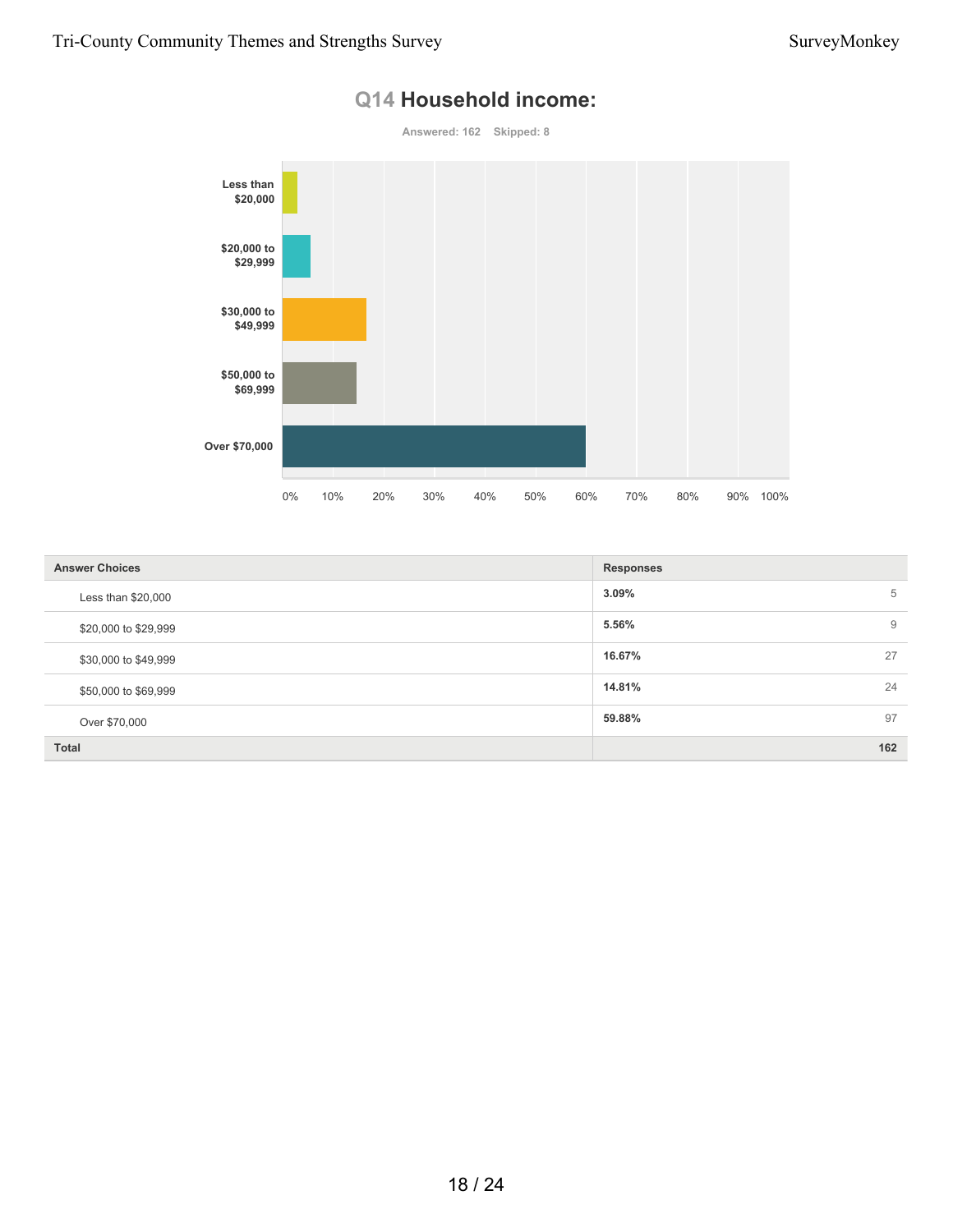# **Q15 How many people reside in your household?**

**Answered: 163 Skipped: 7**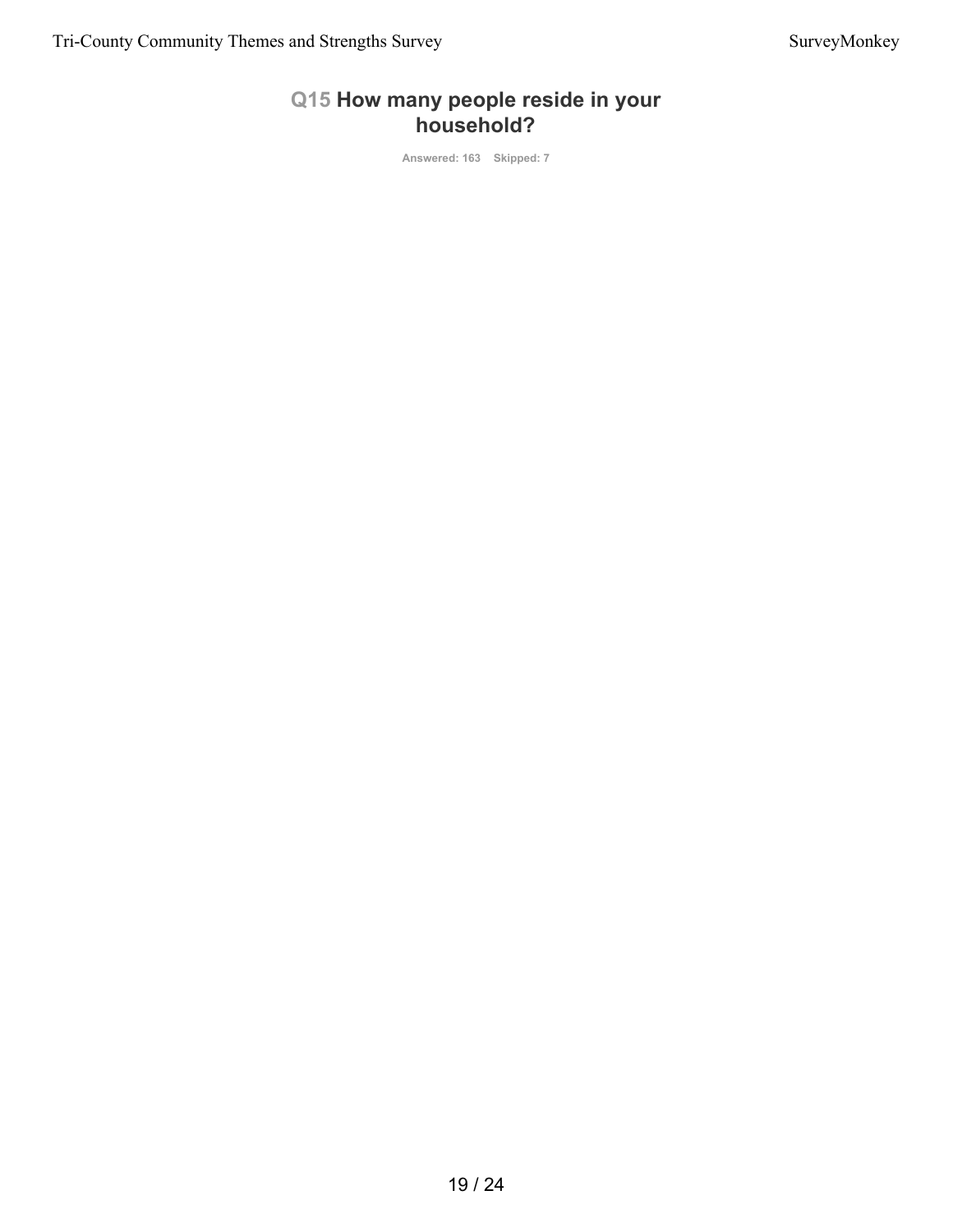

| Q16 How do you pay for your health care? |  |                         |  |
|------------------------------------------|--|-------------------------|--|
|                                          |  | (Check all that apply). |  |

| <b>Answer Choices</b>                                        | <b>Responses</b> |                |
|--------------------------------------------------------------|------------------|----------------|
| Pay cash (no insurance)                                      | 3.68%            | 6              |
| Health insurance (e.g., private insurance, Blue Shield, HMO) | 90.80%           | 148            |
| Medicaid                                                     | 8.59%            | 14             |
| Medicare                                                     | 11.04%           | 18             |
| Veterans' Administration                                     | 2.45%            | $\overline{4}$ |
| Indian Health Services                                       | $0.00\%$         | $\overline{0}$ |
| <b>Total Respondents: 163</b>                                |                  |                |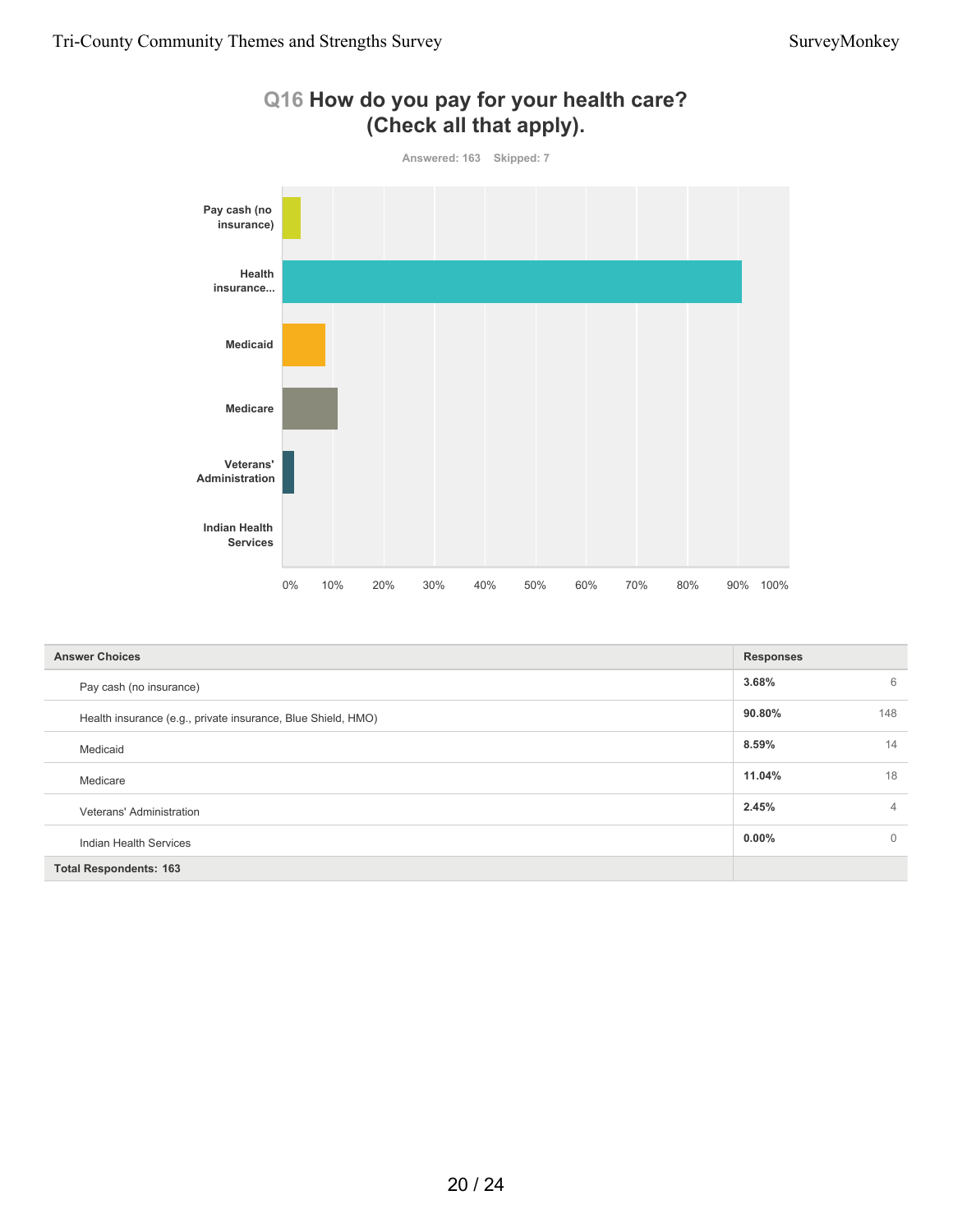

| Q17 How did you learn about this survey? |  |  |  |  |  |
|------------------------------------------|--|--|--|--|--|
|------------------------------------------|--|--|--|--|--|

| <b>Answer Choices</b> | <b>Responses</b>      |
|-----------------------|-----------------------|
| Newspaper             | 12<br>10.91%          |
| Church                | 0.91%<br>$\mathbf{1}$ |
| Personal contact      | 35<br>31.82%          |
| Workplace             | 39<br>35.45%          |
| School                | 20<br>18.18%          |
| Doctor's Office       | 2.73%<br>3            |
| <b>Total</b>          | 110                   |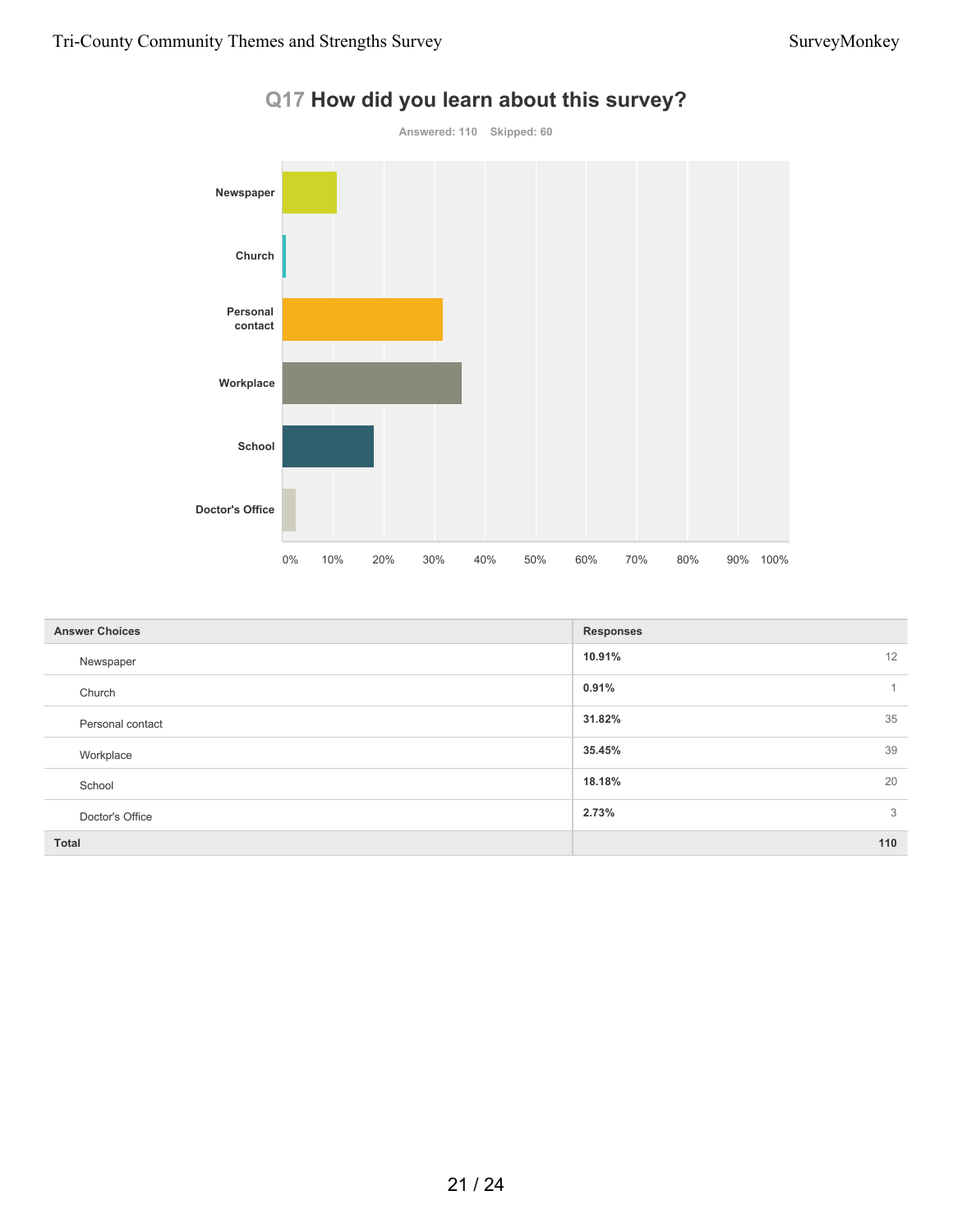

## **Q18 Quality of Life**

|                                                                                                                                                                           | <b>Strongly</b><br><b>Yes</b> | Yes          | <b>Neutral</b> | <b>No</b>    | Strongly<br><b>No</b> | <b>Total</b> | Weighted<br>Average |
|---------------------------------------------------------------------------------------------------------------------------------------------------------------------------|-------------------------------|--------------|----------------|--------------|-----------------------|--------------|---------------------|
| Are you satisfied with the quality of life in our community? (Consider your<br>sense of safety, well being, participation in community life and associations,<br>$etc.$ ) | 31.95%<br>54                  | 51.48%<br>87 | 11.83%<br>20   | 4.14%        | 0.59%                 | 169          | 1.90                |
| Are you satisfied with the health care system in the community? (Consider<br>access, cost, availability, quality, and options in health care).                            | 27.54%<br>46                  | 40.72%<br>68 | 17.37%<br>29   | 11.98%<br>20 | 2.40%                 | 167          | 2.21                |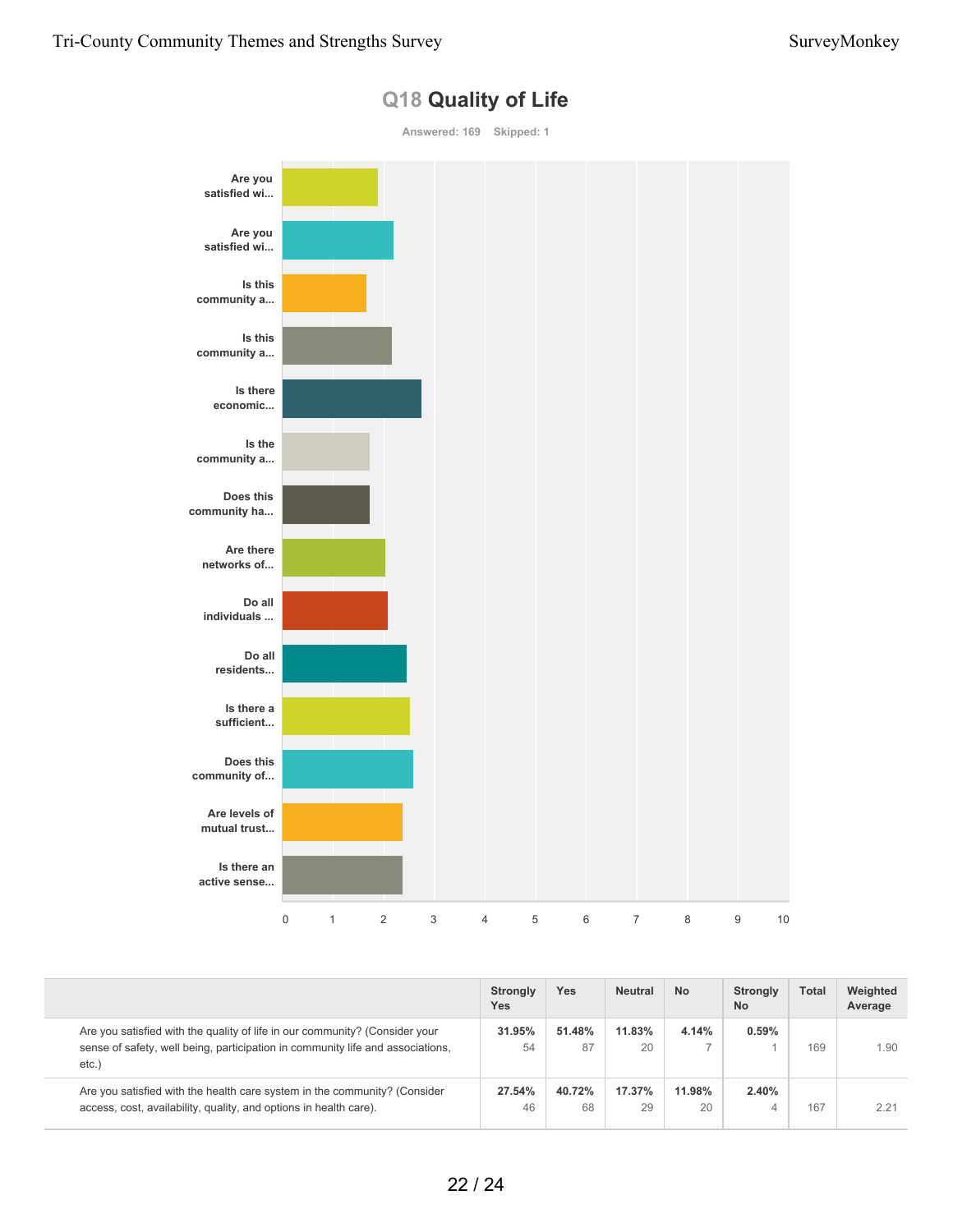# Tri-County Community Themes and Strengths Survey Survey Survey Survey Survey Survey Survey Survey Survey Survey Survey Survey Survey Survey Survey Survey Survey Survey Survey Survey Survey Survey Survey Survey Survey Surve

| Is this community a good place to raise children? (Consider school quality, day<br>care, after school programs, recreation, etc.)                                                                                                        | 47.62%<br>80 | 39.88%<br>67 | 11.31%<br>19 | 1.19%<br>$\overline{2}$ | $0.00\%$<br>$\Omega$    | 168 | 1.66 |
|------------------------------------------------------------------------------------------------------------------------------------------------------------------------------------------------------------------------------------------|--------------|--------------|--------------|-------------------------|-------------------------|-----|------|
| Is this community a good place to grow old? (Consider elder-friendly housing,<br>transportation to medical services, churches, shopping; elder day care, social<br>support for the elderly living alone, meals on wheels, etc.)          | 31.95%<br>54 | 37.87%<br>64 | 14.79%<br>25 | 12.43%<br>21            | 2.96%<br>5              | 169 | 2.17 |
| Is there economic opportunity in the community? (Consider locally owned and<br>operated business, jobs with career growth, job training/ higher education<br>opportunities, affordable housing, reasonable commute, etc.)                | 7.10%<br>12  | 37.87%<br>64 | 31.36%<br>53 | 18.93%<br>32            | 4.73%<br>8              | 169 | 2.76 |
| Is the community a safe place to live? (Consider residents' perceptions of<br>safety in the home, the workplace, schools, playgrounds, parks and the mall.<br>Do neighbors know and trust one another? Do they look out for one another? | 46.15%<br>78 | 39.64%<br>67 | 10.06%<br>17 | 3.55%<br>6              | 0.59%<br>1              | 169 | 1.73 |
| Does this community have clean air and clean water? (Consider auto<br>emissions, mass transit, car pooling, water quality, public policy and<br>state/county legislation).                                                               | 42.60%<br>72 | 43.79%<br>74 | 11.24%<br>19 | 1.78%<br>3              | 0.59%<br>1              | 169 | 1.74 |
| Are there networks of support for individuals and families (neighbors, support<br>groups, faith community outreach, agencies, organizations) during times of<br>stress and need?                                                         | 29.76%<br>50 | 44.64%<br>75 | 18.45%<br>31 | 5.95%<br>10             | 1.19%<br>$\overline{2}$ | 168 | 2.04 |
| Do all individuals and groups have the opportunity to contribute to and<br>participate in the community's quality of life?                                                                                                               | 25.60%<br>43 | 50.60%<br>85 | 15.48%<br>26 | 6.55%<br>11             | 1.79%<br>3              | 168 | 2.08 |
| Do all residents perceive that they- individually and collectively- can make the<br>community a better place to live?                                                                                                                    | 13.61%<br>23 | 41.42%<br>70 | 30.18%<br>51 | 13.61%<br>23            | 1.18%<br>$\overline{2}$ | 169 | 2.47 |
| Is there a sufficient number of health and social services in the community?                                                                                                                                                             | 17.37%<br>29 | 37.13%<br>62 | 24.55%<br>41 | 16.77%<br>28            | 4.19%<br>$\overline{7}$ | 167 | 2.53 |
| Does this community offer a variety of stores convenient to meet daily needs?<br>(Consider grocery, pharmacy, fuel, and clothing)                                                                                                        | 17.37%<br>29 | 42.51%<br>71 | 11.38%<br>19 | 21.56%<br>36            | 7.19%<br>12             | 167 | 2.59 |
| Are levels of mutual trust and respect increasing among community partners as<br>they participate in collaborative activities to achieve shared community goals?                                                                         | 13.10%<br>22 | 46.43%<br>78 | 32.14%<br>54 | 5.36%<br>9              | 2.98%<br>5              | 168 | 2.39 |
| Is there an active sense of civic responsibility and engagement, and of civic<br>pride in shared accomplishments?                                                                                                                        | 16.07%<br>27 | 44.64%<br>75 | 26.79%<br>45 | 8.93%<br>15             | 3.57%<br>6              | 168 | 2.39 |